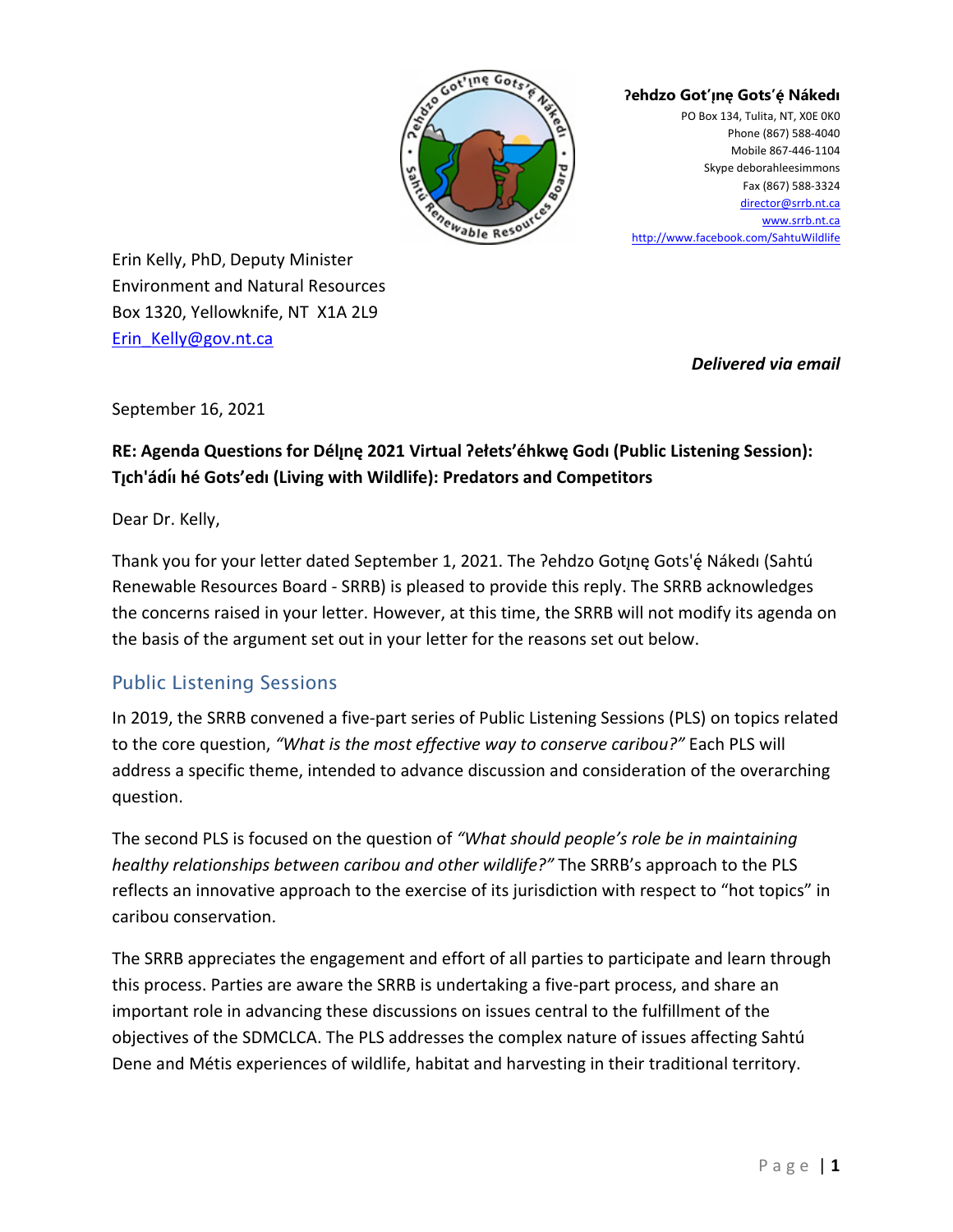The SRRB gave notice of the second PLS, the Déljnę 2021 ?ełets'éhkwę Godi (PLS) on December 1, 2020. The SRRB postponed the Déljne 2021 PLS on February 5, 2021, and resumed it on July 7, 2021. In this reply, the SRRB relies on its July 7, 2021, Resumption Notice for the Déljne 2021 PLS (Resumption Notice).

The SRRB provided reasons for modifying the agenda and including certain deferred issues, explaining the SRRB's intention to invite further engagement via the PLS. Other issues remain deferred, to be taken up in future PLS. Taking account for the circumstances, the SRRB seeks to ensure that its procedures facilitate fair participation, promotes public confidence and provides appropriate consideration from parties. The SRRB carefully considered its agenda before resuming the Délinę 2021 PLS. The SRRB made its determination to bring forward certain deferred issues and provided reasons.

As you describe, NWT Environment and Natural Resources (ENR) has a critical role in these discussions and as party to the PLS. Government retains ultimate authority for wildlife management, and decisions of the SRRB are subject to Ministerial review and confirmation – a responsibility which in many cases falls to the NWT Minster of ENR. ENR staff are often on the ground working with and within communities. The objectives of reconciliation and the honourable implementation of treaties place additional responsibilities on ENR when it represents Government (and the Crown) as a party to SRRB proceedings. The SRRB does not seek to impede or otherwise limit the meaningful participation of ENR in the Déljne 2021 PLS.

Your letter raises concerns with "the inclusion of the following two matters on the agenda" now subject to a judicial review:

- Primary responsibility for stewardship; and
- Pehdzo Got'ınę (Renewable Resources Council) powers.

# Déline 2021 PLS and Colville Lake Application for Judicial Review

The application for judicial review was made by Colville Lake RRC. The application concerns the final decisions of the Minister on the Colville 2020 PLS. The judicial review is a separate legal proceeding in which the SRRB is not a party.

As outlined in this letter, and in the Resumption Notice, the SRRB provided justification for its further consideration of certain issues in the Délyne 2021 PLS. The SRRB explained how its consideration of these issues is not a re-hearing of an issue. The SRRB's agenda raises unresolved issues for caribou conservation in the Sahtú region that are distinct from those in the judicial review. The issues in the Resumption Notice will be subject to distinct submissions and evidence in the Déljne 2021 PLS.

The SRRB considered the judicial review when it decided to modify the agenda for the Délyne 2021 PLS. At present, there is an originating notice which begins the process of a judicial review. The SRRB does not know how long the judicial review will take to conclude. The SRRB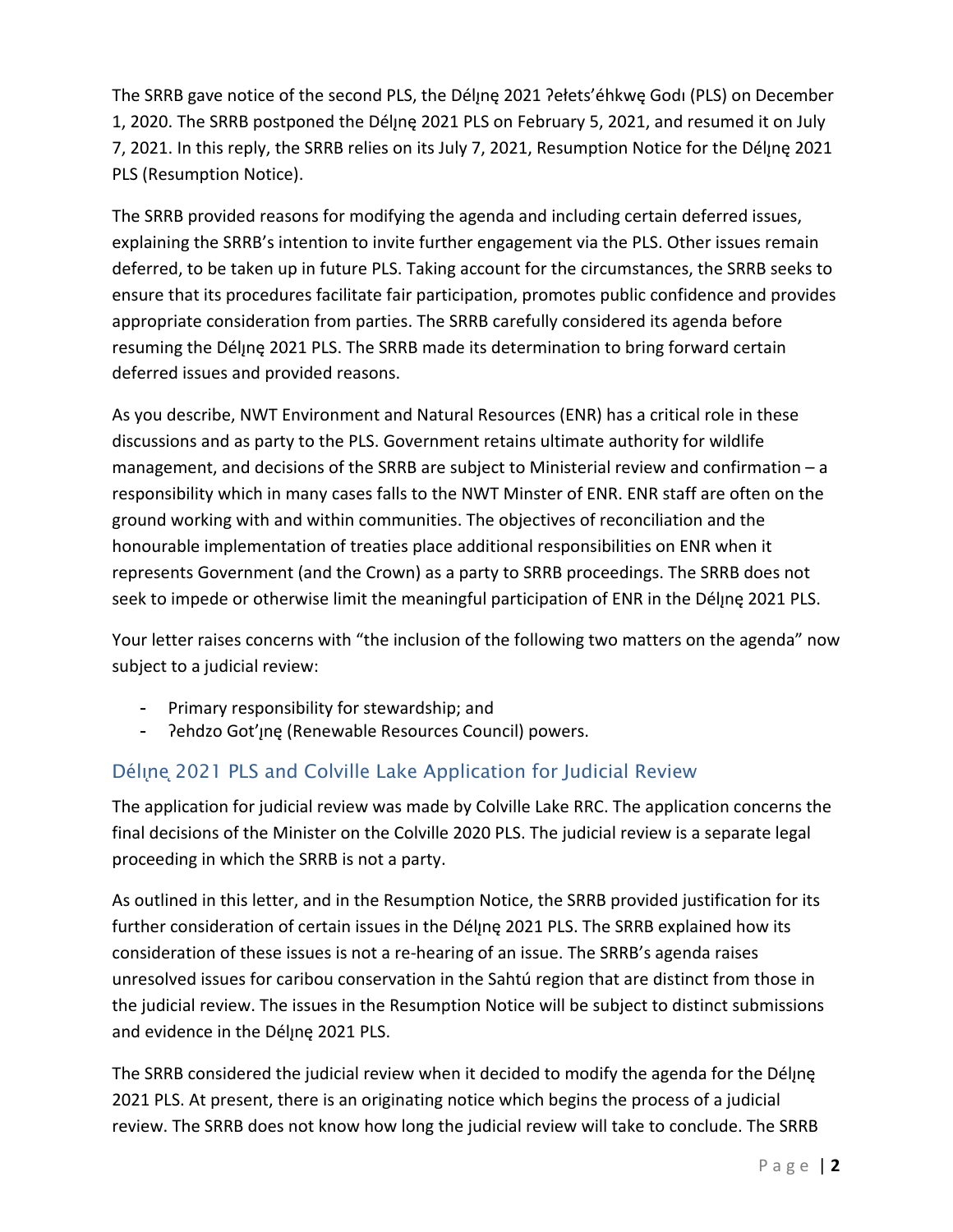has no control over the court's consideration of an application for judicial review. The SRRB cannot account for argument from parties in a judicial review process. Nor can only it take account of a judgment until after it is issued. The SRRB does not seek to interfere with the legal rights of parties, or to interfere with a separate judicial process.

In light of these factors, the SRRB decided to proceed with resuming the Déline 2021 PLS as outlined in the Resumption Notice. The SRRB acknowledges the unusual co-management circumstances arising at this stage of its PLS. The SRRB continues to monitor the judicial review and will consider implications for the PLS as they arise.

# Stewardship Roles

As explained in the Resumption Notice, the SRRB is considering "stewardship roles" in caribou conservation. The issues in the judicial review do not raise stewardship roles. The SRRB explained the scope of the issues it will consider at the Délyne 2021 PLS in the Resumption Notice, specifically the following:

- the different roles and responsibilities involved in stewardship for caribou conservation, accounting for communities that primarily harvest from a population;
- stewardship where there may be more than one community (inside and/or outside the Sahtú region) that primarily harvests from a herd or subpopulation; and
- local stewardship when there are other concurrent conservation efforts such as the *Taking Care of Caribou* management plan.

The SRRB does not consider the issues related to stewardship roles as outlined in the Resumption Notice have been finally determined and so it elected to invite further evidence before proceeding.

# Pehdzo Got'ıne (Renewable Resources Council) Powers

As explained in the Resumption Notice, the SRRB is considering ?ehdzo Got'ıne (Renewable Resources Council) authority in caribou conservation. The issues in the judicial review are specific to one community and one feature of community harvesting authorization. The SRRB explained the scope of the issues it will consider at the Délyne 2021 PLS in the Resumption Notice, specifically the following:

- What is the form of the ?ehdzo Got'une (RRC) role in "encouragement and promotion of local involvement in conservation, harvesting studies, research and wildlife management in the community" (13.9.1)?
- How do ?ehdzo Got'ne (RRC) manage "the local exercise of participants' harvesting rights, including methods, seasons, and location of harvest" (13.9.4[b])?

The SRRB does not consider the issues related to RRC authority outlined in the Resumption Notice to have been finally determined, and so it elected to invite further evidence before proceeding.